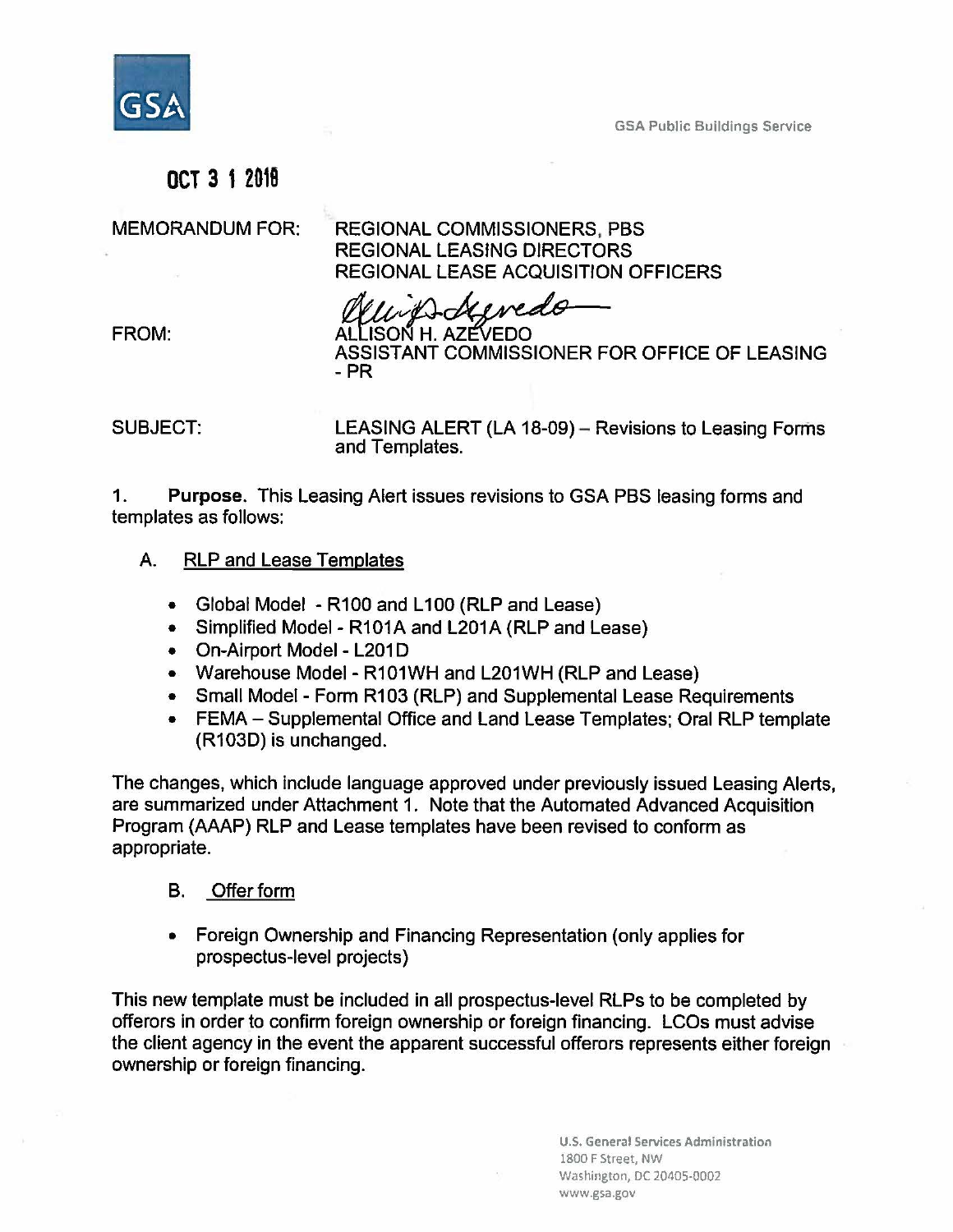2. **Effective Date.** This Leasing Alert and attachments are effective immediately for all RLPs issued on or after the signature date.

3. **Cancellation.** Prior revisions of applicable RLP and Lease templates are canceled and replaced by versions containing the new language attached hereto.

4. **Applicability.** This Leasing Alert and its attachments are mandatory and apply to all General Services Administration (GSA) real property leasing activities and to activities delegated by GSA to other Federal agencies.

5. **Instructions and Procedures.** This Leasing Alert, instructions, and attachments are effective for all RLPs issued on or after the effective date of this Leasing Alert. RLP packages issued prior to this date may be modified at the discretion of the LCO.

- Attachment 1, Summary of Significant Changes
- Attachment 2, Global RLP template, GSA Form R100
- Attachment 3, Global Lease template, GSA Form L100
- Attachment 4, Simplified RLP template, GSA Form R101A
- Attachment 5, Simplified Lease template, GSA Form L201A
- Attachment 6, On-Airport Lease template, GSA Form L201D
- Attachment 7, Warehouse RLP template, GSA Form R101WH
- Attachment 8, Warehouse Lease template, GSA Form L201WH
- Attachment 9, Small RLP template, GSA Form R103
- Attachment 10, Small Supplemental Lease Requirements Template
- Attachment 11; FEMA Office Supplemental Lease Requirements Template
- Attachment 12; FEMA Land Supplemental Lease Requirements Template
- Attachment 13, Foreign Ownership and Financing Representation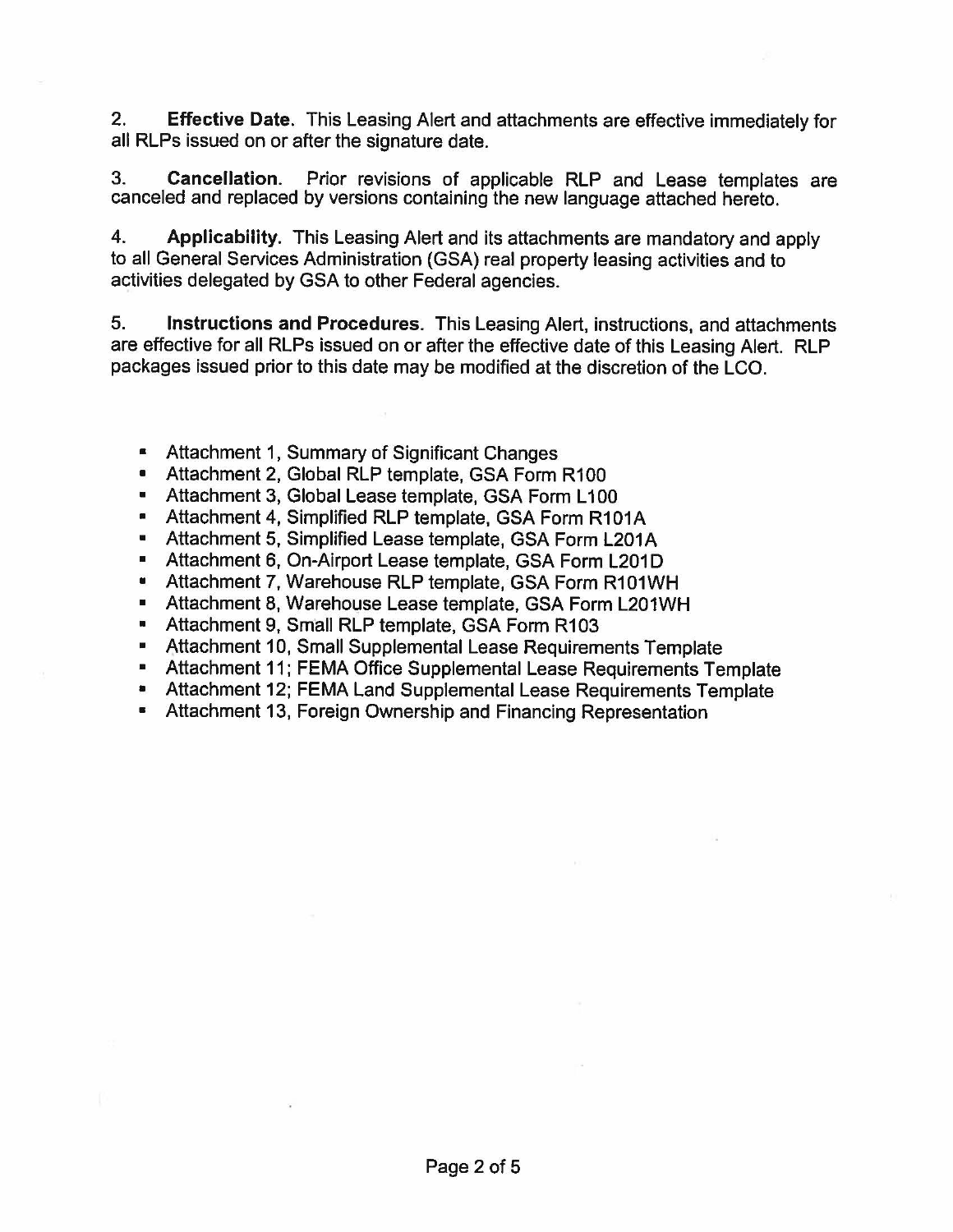### ATTACHMENT 1

## **LEASING ALERT** - **SUMMARY OF SIGNIFICANT CHANGES**

Request for Lease Proposals (RLP) templates (applies to Global and Warehouse models only)

- Added several references to "Foreign Ownership and Financing Representation," as requested in prospectus resolution language (applies to prospectus-level proiects only).
- Incorporated changes outlined under Leasing Alert FY18-07 Payment for Extended, Multi-Shift, or Continuous Mission-Related Services in Leases.
- Added blue text guidance regarding process for determining FSL for actions 10,000 RSF or less, per updated MOA between GSA and Federal Protective Service {FPS).

#### Lease templates (note that changes vary according to model)

- Added reference to "Foreign Ownership and Financing Representation," as requested in prospectus resolution language (applies to prospectus-level projects only).
- Added a General Clause addendum, "No Federally Elected Officials to Benefit" as required under prospectus resolution language (applies to prospectus-level proiects only).
- Incorporated changes outlined under Leasing Alert FY18-07 Payment for Extended, Multi-Shift, or Continuous Mission-Related Services in Leases.
- Minor adjustments affecting real estate tax adjustments (added requirement for lessors to submit tax documentation to a specified electronic mailbox as well as added blue text guidance requiring LCOs to consult with regional counsel prior to making any changes to the tax clause language).
- Edited requirements for municipal or public water systems for clarity.
- Added blue text guidance to several "new construction" paragraphs clarifying requirement to add language via RLP amendment in instances where the Government only has offers for new construction.
- Revised Overtime to reflect higher micro-purchase threshold.
- Updated "Mold" paragraph to clarify definition of actionable mold, clarify timeframes for remediation, and update referenced EPA remediation standards.
- Added blue text guidance regarding process for determining FSL for actions 10,000 RSF or less, per updated MOA between GSA and FPS.
- Updated FEMA model Supplemental Lease Requirements templates to reflect updated FAR reference for 52.204-07 (System for Award Management, Alternate  $\blacksquare$ ).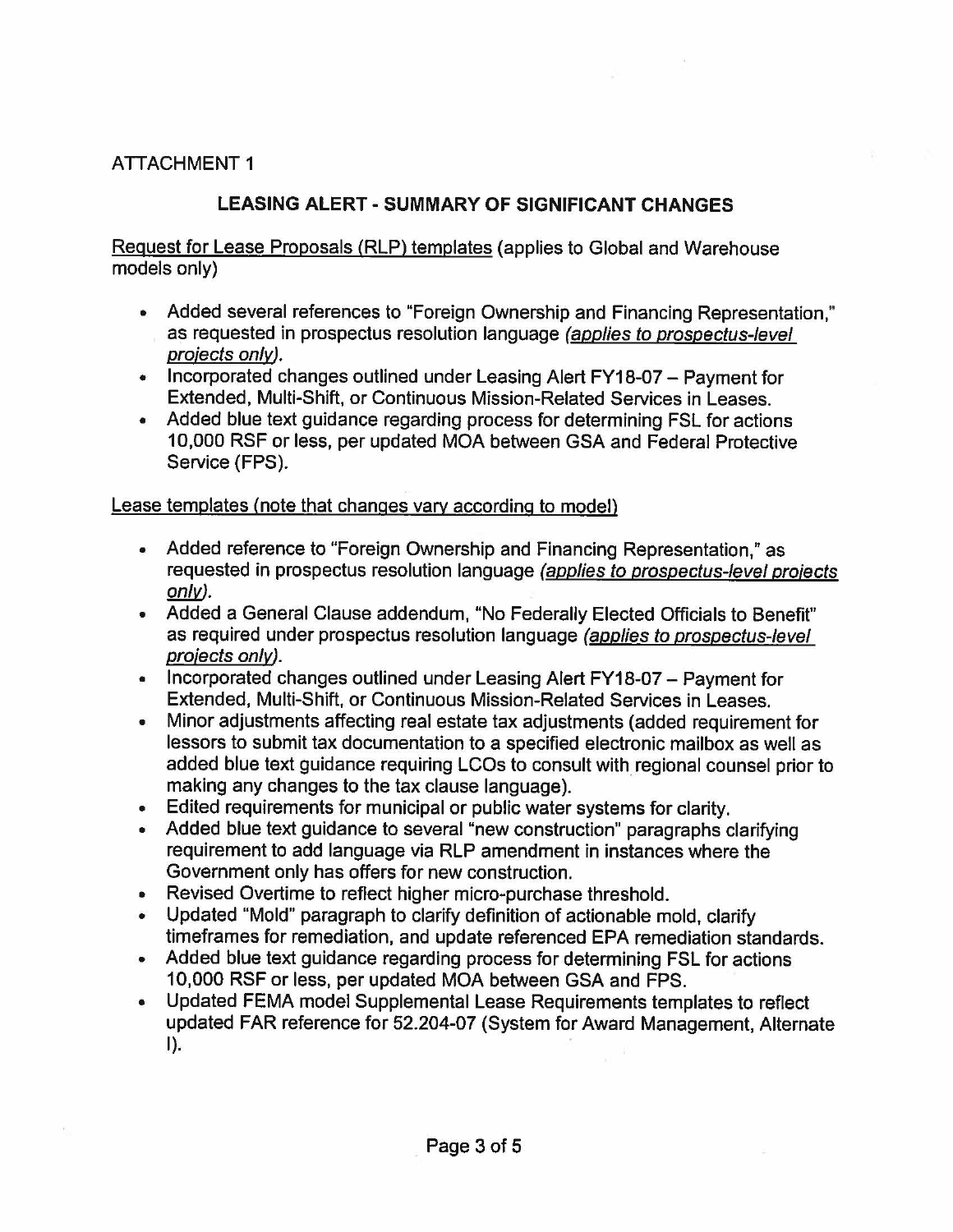### Offer form

 $\sim 10^4$ 

• Added "Foreign Ownership and Financing Representation" template, to obtain information as requested in prospectus resolution language.

 $\mathbf{a}(\cdot)$ 

 $\mathcal{L}^{\mathcal{L}}$  and  $\mathcal{L}^{\mathcal{L}}$ 

 $\mathcal{L}_{\mathcal{C}}$